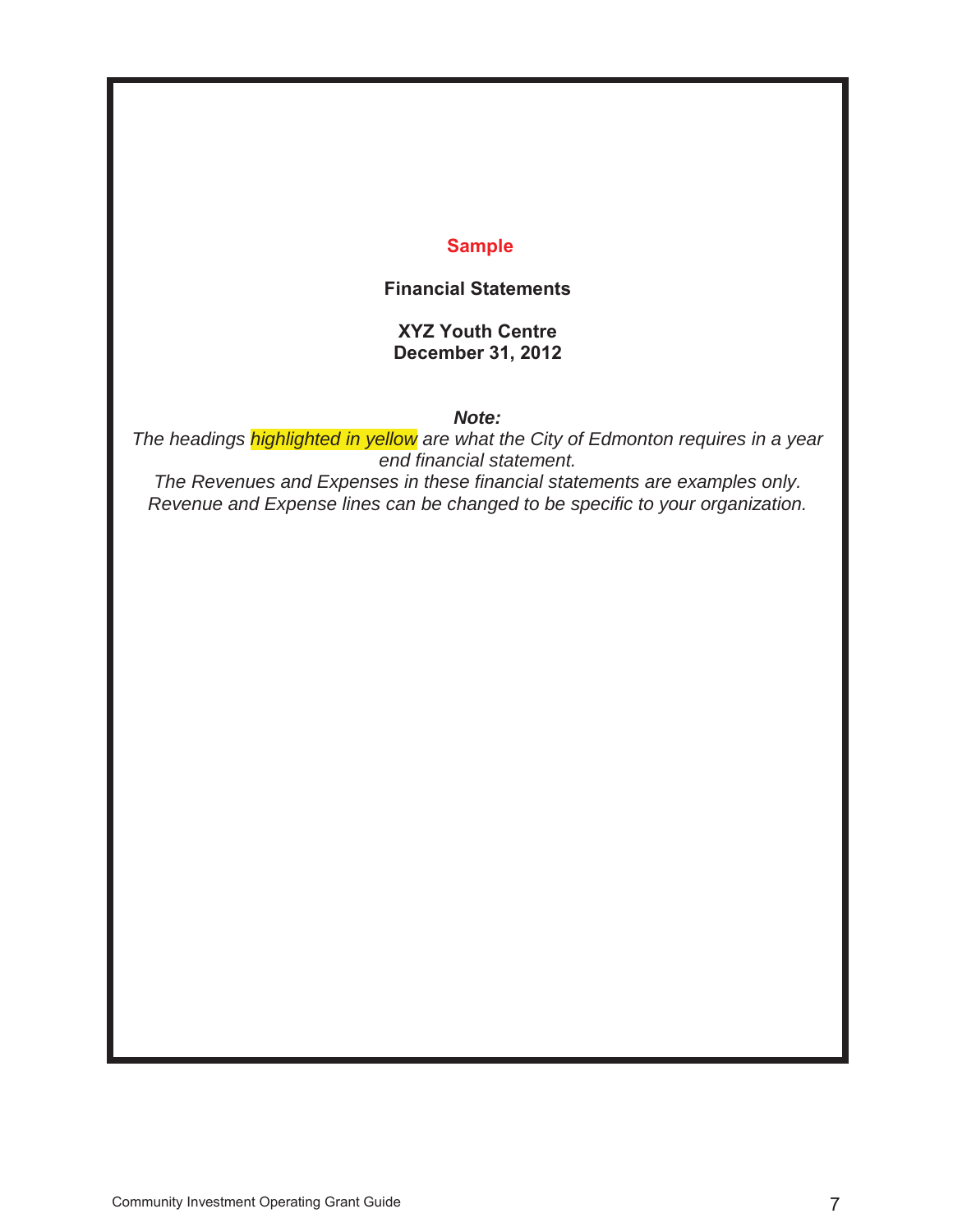# **XYZ YOUTH CENTRE**

# **STATEMENT OF FINANCIAL POSITION**

*(may also be called Balance Sheet)*

| <b>ASSETS</b>                                                                                     | (most recent<br>completed fiscal<br>year) | (previous<br>year)           |
|---------------------------------------------------------------------------------------------------|-------------------------------------------|------------------------------|
|                                                                                                   | <b>XXXX</b>                               | <b>XXXX</b>                  |
| <b>Current Assets:</b><br>Cash and term deposits<br>Accounts receivable<br>Prepaid expenses       | 38,000<br>15,000<br>3,200                 | 28,200<br>19,000<br>4,200    |
|                                                                                                   | 56,200<br>\$                              | \$<br>51,400                 |
| <b>LIABILITIES</b>                                                                                |                                           |                              |
| <b>Current Liabilities:</b><br>Accounts payable and accrued<br>liabilities                        | 11,000                                    | 9,200                        |
| Deferred revenue (Note 3)                                                                         | 31,750                                    | 35,200                       |
|                                                                                                   | 42,750                                    | 44,400                       |
| <b>NET ASSETS</b>                                                                                 |                                           |                              |
| <b>Net Assets:</b><br>Unrestricted (Operating)<br><b>Restricted</b><br><b>Invested in Capital</b> | 8,450<br>5,000<br>13,450                  | 5,000<br>2,000<br>O<br>7,000 |
|                                                                                                   | 56,200<br>\$                              | 51,400<br>\$                 |

 $\overline{\phantom{a}}$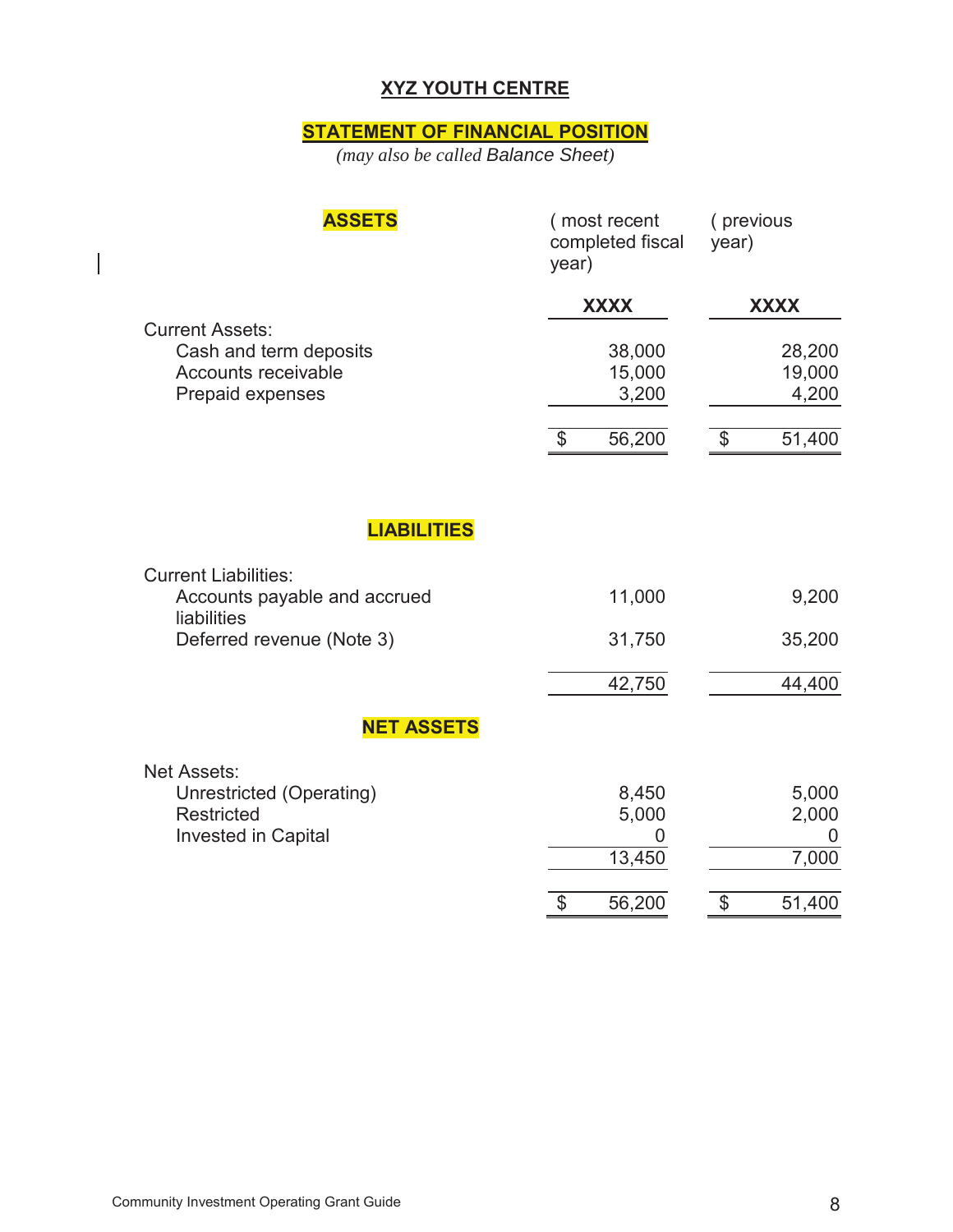# **XYZ YOUTH CENTRE**

## **STATEMENT OF OPERATIONS**

(*may also be calle*d *Income Statement)*

|                                                           | (most recent<br>completed fiscal<br>year) | (previous<br>year) |
|-----------------------------------------------------------|-------------------------------------------|--------------------|
|                                                           | <b>XXXX</b>                               | <b>XXXX</b>        |
| <b>Revenue:</b>                                           |                                           |                    |
| Foundation                                                | 18,000                                    | 18,000             |
| Revenue for Programs outside of<br>Edmonton (Schedule 1)  | 193,000                                   | 277,000            |
| Fees                                                      | 29,000                                    | 25,000             |
| Fundraising                                               | 22,000                                    | 15,000             |
| <b>GST</b> recovered                                      | 800                                       | 900                |
|                                                           | 262,800                                   | 335,900            |
| <b>Expenses:</b>                                          |                                           |                    |
| Expenses for Programs outside of<br>Edmonton (Schedule 1) | 195,000                                   | 280,000            |
| <b>Salaries</b>                                           | 16,000                                    | 15,000             |
| <b>Employee benefits</b>                                  | 4,000                                     | 3,000              |
| Office materials and supplies                             | 2,000                                     | 1,800              |
| Rent                                                      | 9,500                                     | 9,500              |
| Maintenance and utilities                                 | 8,500                                     | 6,900              |
| Administration                                            | 1,000                                     | 700                |
| Training and volunteer expenses                           | 2,000                                     | 1,700              |
| <b>Professional fees</b>                                  | 1,500                                     | 1,500              |
| Audit fee                                                 | 2,400                                     | 2,400              |
| Fundraising                                               | 12,000                                    | 8,000              |
| Miscellaneous - Volunteer appreciation<br><b>GST</b>      | 1,000<br>900                              | 1,000              |
| Bank charges and interest                                 | 550                                       | 1,100<br>500       |
|                                                           |                                           |                    |
|                                                           | 256,350                                   | 333,100            |
| <b>Surplus (deficit) for the year</b>                     | 6,450                                     | 2,800              |
| <b>Surplus, beginning of year</b>                         | 7,000                                     | 4,200              |
| <b>Surplus, end of year</b>                               | \$<br>13,450                              | \$<br>7,000        |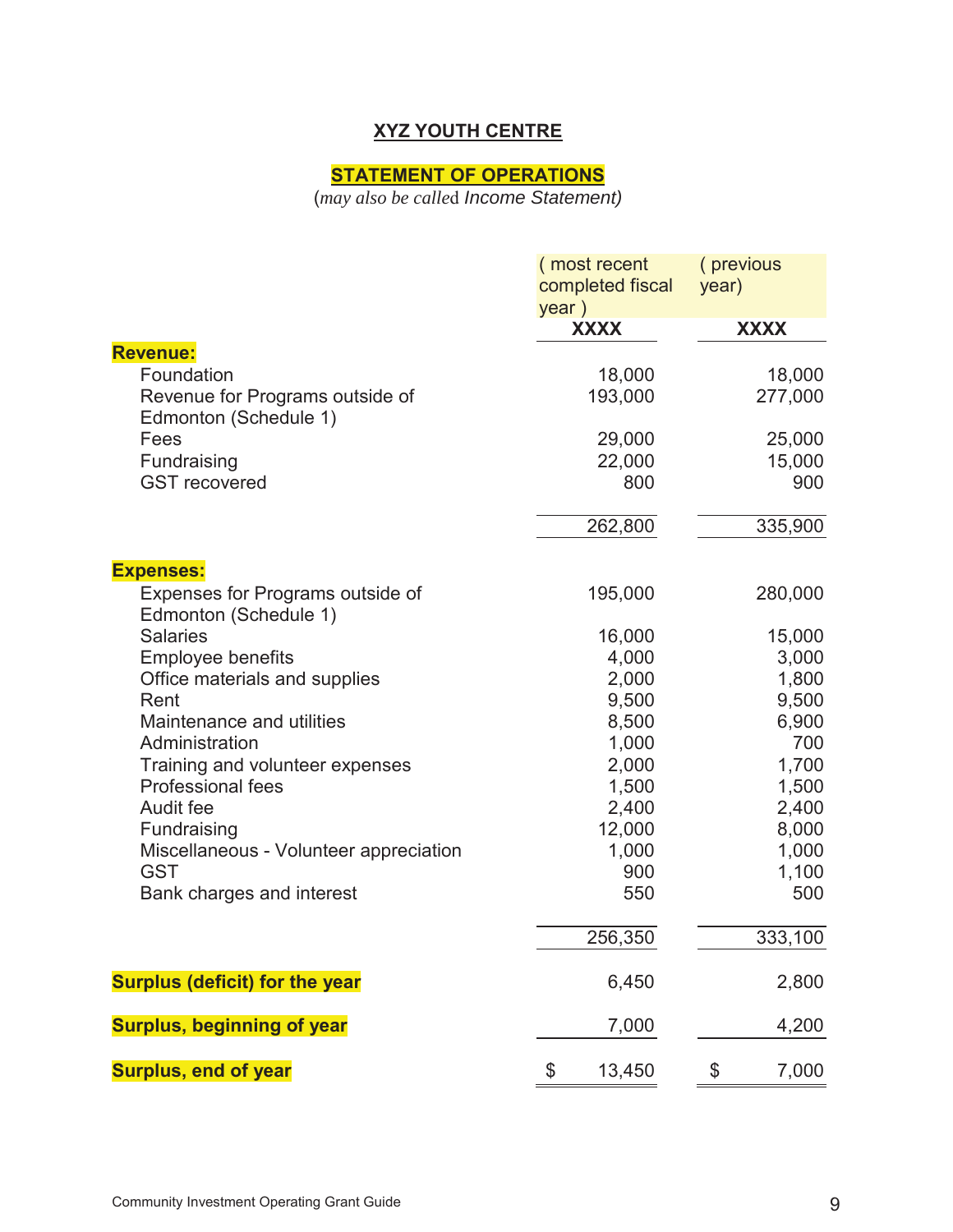#### **SCHEDULE 1** \*\*\***THIS SCHEDULE MUST BE SUBMITTED BY ORGANIZATIONS THAT HAVE PROGRAMS AND SERVICES DELIVERED OUTSIDE OF EDMONTON\*\*\***

## **XYZ YOUTH CENTRE**

### **SCHEDULE OF REVENUE AND EXPENDITURE**

### **FOR THE YEAR ENDED DECEMBER 31, XXXX**

|                                                                                          | <b>PROGRAM</b><br>(Northern<br>Alberta) | <b>PROGRAM</b><br>2<br>(St. Albert) | <b>TOTAL</b>                        |
|------------------------------------------------------------------------------------------|-----------------------------------------|-------------------------------------|-------------------------------------|
| <b>REVENUE</b><br>Government of Alberta<br><b>United Way</b><br><b>Donations</b><br>Fees | 84,750<br>9,000<br>19,250               | 80,000                              | 84,750<br>80,000<br>9,000<br>19,250 |
|                                                                                          | 113,000                                 | 80,000                              | 193,000                             |
| <b>EXPENDITURES</b>                                                                      |                                         |                                     |                                     |
| <b>Salaries</b>                                                                          | 80,000                                  | 58,000                              | 138,000                             |
| <b>Employee benefits</b>                                                                 | 10,200                                  | 10,000                              | 20,200                              |
| Program supplies                                                                         | 8,000                                   | 1,000                               | 9,000                               |
| Printing and photocopy                                                                   | 3,200                                   | 2,000                               | 5,200                               |
| Rent                                                                                     | 1,500                                   | 1,100                               | 2,600                               |
| Maintenance and utilities                                                                | 2,150                                   | 1,800                               | 3,950                               |
| Administration                                                                           | 1,700                                   | 700                                 | 2,400                               |
| Transportation - including insurance                                                     | 1,000                                   | 2,100                               | 3,100                               |
| Training - conferences and workshops                                                     | 2,000                                   | 1,200                               | 3,200                               |
| Audit fee                                                                                | 1,100                                   | 900                                 | 2,000                               |
| <b>Equipment rental</b>                                                                  | 1,300                                   | 900                                 | 2,200                               |
| Volunteer expenses                                                                       | 1,200                                   | 900                                 | 2,100                               |
| <b>GST</b>                                                                               | 850                                     | 200                                 | 1,050                               |
|                                                                                          | 114,200                                 | 80,800                              | 195,000                             |
| OPERATING SURPLUS (DEFICIT) FOR THE YEAR                                                 | \$<br>(1,200)                           | \$<br>(800)                         | $\boldsymbol{\theta}$<br>(2,000)    |